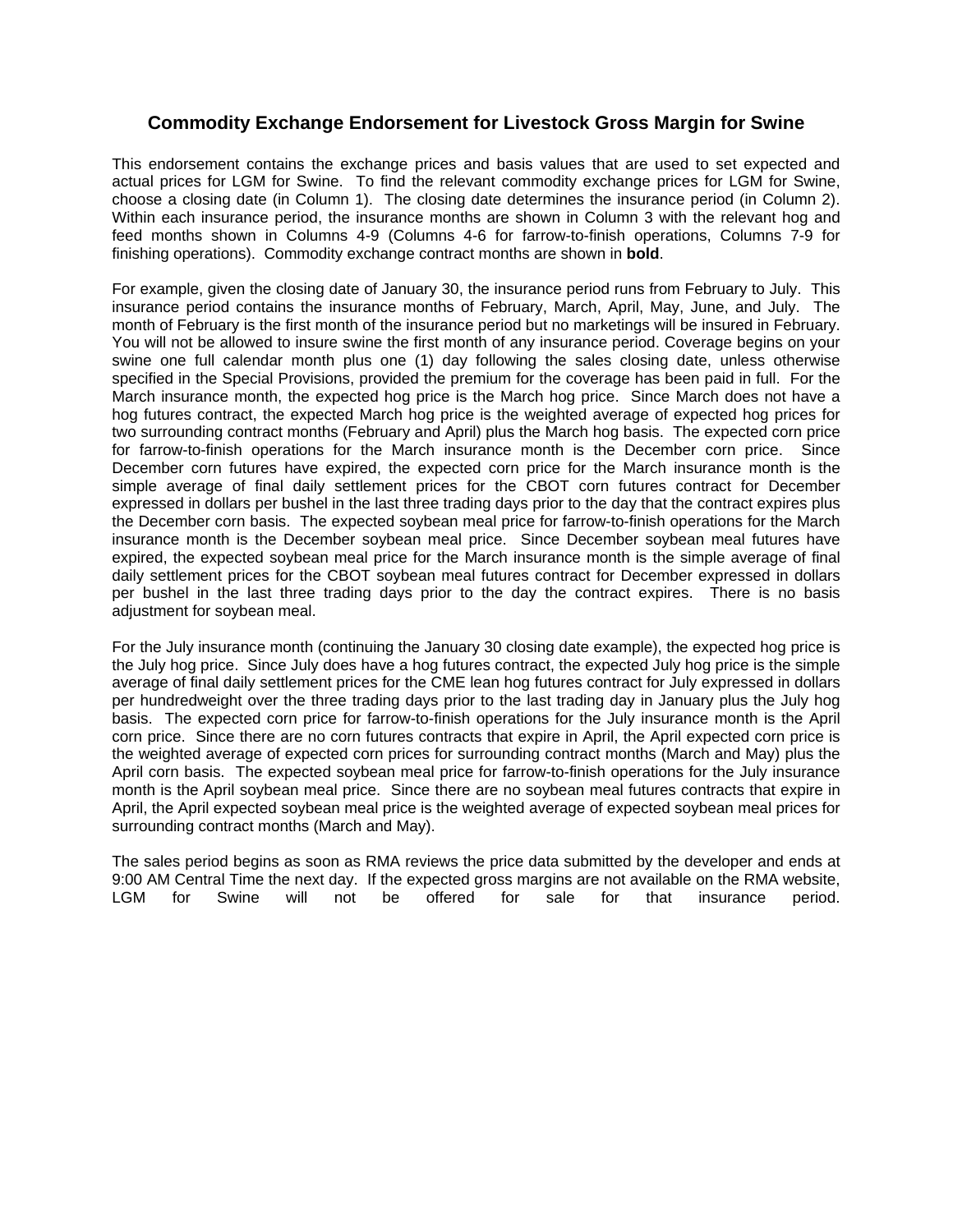| <b>Column 1</b>     | Column <sub>2</sub>     | Column 3  | Column 4        | <b>Column 5</b>      | Column 6          | Column <sub>7</sub> | Column 8         | Column 9         |
|---------------------|-------------------------|-----------|-----------------|----------------------|-------------------|---------------------|------------------|------------------|
| <b>Sales</b>        |                         |           |                 | Farrow-to-Finish     | SEW/Finishing     |                     |                  |                  |
| <b>Closing Date</b> | <b>Insurance Period</b> | Insurance | Hog Price       |                      | <b>Feed Price</b> | <b>Feed Price</b>   |                  |                  |
|                     |                         | Month     |                 | Corn<br>Soybean Meal |                   |                     | Corn             | Soybean Meal     |
| January             | February - July         | March     | March           | <b>December</b>      | <b>December</b>   | March               | January          | January          |
|                     |                         | April     | <b>April</b>    | January              | January           | <b>April</b>        | February         | February         |
|                     |                         | May       | May             | February<br>February |                   | May                 | <b>March</b>     | <b>March</b>     |
|                     |                         | June      | June            | <b>March</b>         | <b>March</b>      | June                | April            | April            |
|                     |                         | July      | July            | April                | April             | July                | May              | <b>May</b>       |
| February            | March - August          | April     | <b>April</b>    | January              | January           | <b>April</b>        | February         | February         |
|                     |                         | May       | <b>May</b>      | February             | February          | May                 | <b>March</b>     | <b>March</b>     |
|                     |                         | June      | June            | <b>March</b>         | <b>March</b>      | June                | April            | April            |
|                     |                         | July      | July            | April                | April             | July                | May              | May              |
|                     |                         | August    | <b>August</b>   | May                  | May               | <b>August</b>       | June             | June             |
| March               | April - September       | May       | May             | February             | February          | May                 | <b>March</b>     | <b>March</b>     |
|                     |                         | June      | June            | <b>March</b>         | <b>March</b>      | June                | April            | April            |
|                     |                         | July      | July            | April                | April             | July                | <b>May</b>       | May              |
|                     |                         | August    | <b>August</b>   | May                  | <b>May</b>        | <b>August</b>       | June             | June             |
|                     |                         | September | September       | June                 | June              | September           | July             | July             |
| April               | May - October           | June      | June            | <b>March</b>         | <b>March</b>      | June                | April            | April            |
|                     |                         | July      | July            | April                | April             | July                | <b>May</b>       | <b>May</b>       |
|                     |                         | August    | <b>August</b>   | May                  | May               | <b>August</b>       | June             | June             |
|                     |                         | September | September       | June                 | June              | September           | July             | July             |
|                     |                         | October   | October         | July                 | July              | October             | August           | <b>August</b>    |
| May                 | June - November         | July      | July            | April                | April             | July                | <b>May</b>       | May              |
|                     |                         | August    | <b>August</b>   | <b>May</b>           | May               | <b>August</b>       | June             | June             |
|                     |                         | September | September       | June                 | June              | September           | July             | July             |
|                     |                         | October   | <b>October</b>  | July                 | July              | <b>October</b>      | August           | <b>August</b>    |
|                     |                         | November  | November        | August               | <b>August</b>     | November            | September        | <b>September</b> |
| June                | July - December         | August    | <b>August</b>   | <b>May</b>           | <b>May</b>        | <b>August</b>       | June             | June             |
|                     |                         | September | September       | June                 | June              | September July      |                  | July             |
|                     |                         | October   | <b>October</b>  | July                 | July              | <b>October</b>      | August           | <b>August</b>    |
|                     |                         | November  | November        | August               | <b>August</b>     | November            | <b>September</b> | <b>September</b> |
|                     |                         | December  | <b>December</b> | <b>September</b>     | September         | <b>December</b>     | October          | <b>October</b>   |

|  | Table 1. Cycles within the insurance period for LGM for Swine Insurance |
|--|-------------------------------------------------------------------------|
|--|-------------------------------------------------------------------------|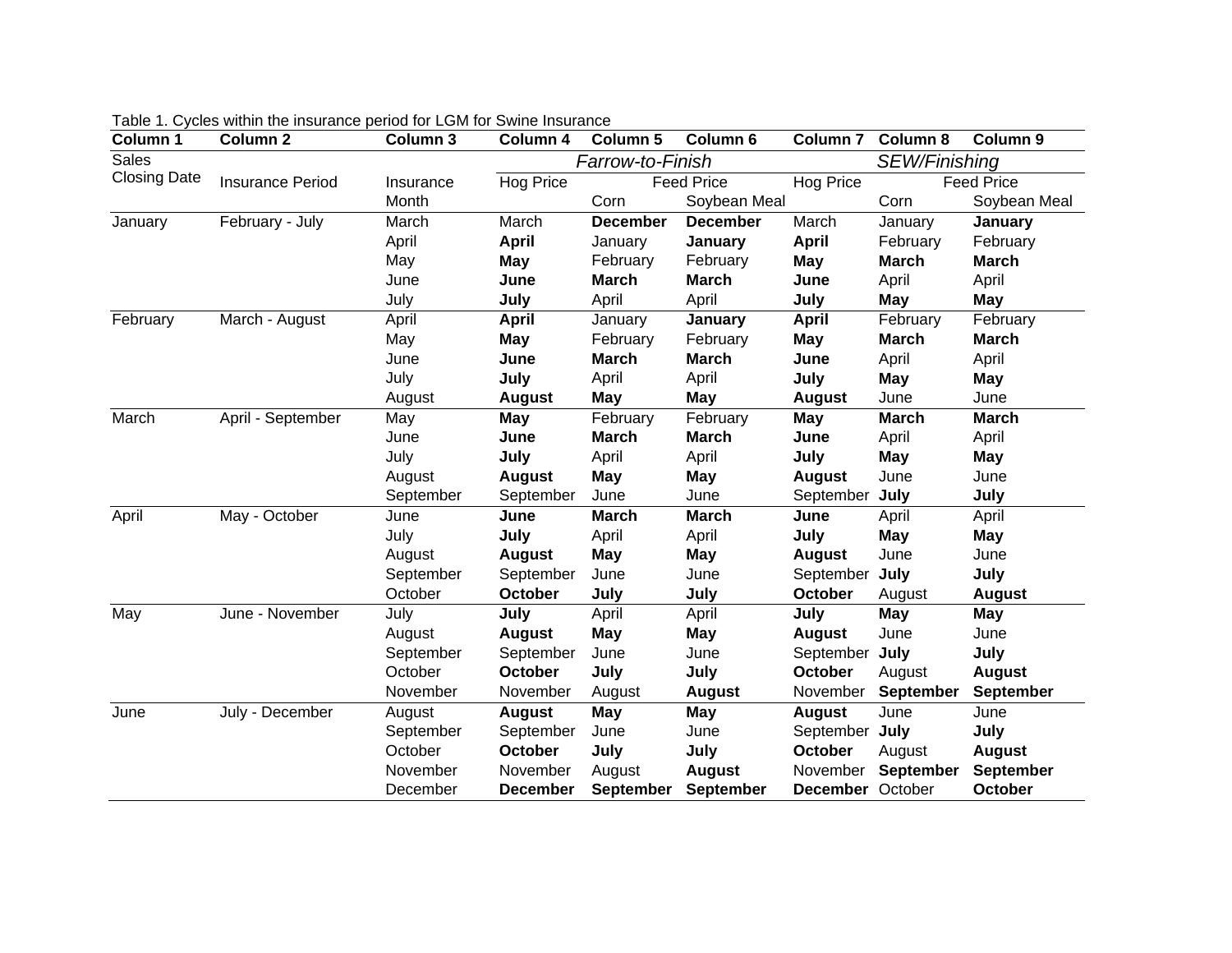| Column <sub>2</sub><br>Column 3<br>Column 6<br>Column 1<br>Column 4<br><b>Column 5</b><br><b>Column 7</b><br><b>Column 8</b><br>Column 9<br>Sales<br>Farrow-to-Finish<br>SEW/Finishing<br><b>Closing Date</b><br>Hog Price<br>Hog Price<br><b>Insurance Period</b><br>Insurance<br><b>Feed Price</b><br>Soybean Meal<br>Corned Price Soybean Meal<br>Month<br>Corn<br>September July<br>July<br>August - January<br>September<br>September<br>June<br>June<br>October<br>July<br>July<br>October<br>October<br>August<br><b>August</b><br>November<br>November<br>August<br><b>August</b><br><b>September</b><br><b>September</b><br>November<br>December<br><b>September</b><br>Octobery<br>October<br><b>December</b><br><b>September</b><br><b>December</b><br>October<br>November<br>October<br>November<br>January<br>January<br>January<br>September - February<br>October<br><b>October</b><br>July<br>July<br>August<br>October<br>August<br><b>August</b><br>August<br><b>August</b><br><b>September</b><br>September<br>November<br>November<br>November<br>September<br>October<br>October<br>December<br><b>December</b><br><b>September</b><br><b>December</b><br>October<br>November<br>October<br>November<br>January<br>January<br>January<br>February<br>February<br>November<br>November<br>February<br><b>December</b><br><b>December</b><br>October - March<br>November<br>November<br>November<br>September<br>August<br><b>August</b><br><b>September</b><br>September<br>October<br>October<br>December<br><b>December</b><br><b>September</b><br><b>September</b><br><b>December</b><br>October<br><b>October</b><br>November<br>November<br>January<br>January<br>January<br>November<br>November<br>February<br><b>February</b><br>February<br><b>December</b><br><b>December</b><br>March<br><b>December</b><br>March<br><b>December</b><br>March<br>January<br>January<br>November - April<br>October<br>December<br>October<br><b>October</b><br>September<br>September<br><b>December</b><br><b>December</b><br>October<br>October<br>November<br>January<br>January<br>January<br>November<br>February<br>November<br>February<br>November<br><b>February</b><br><b>December</b><br><b>December</b><br>March<br>March<br>March<br><b>December</b><br><b>December</b><br>January<br>January<br>April<br>February<br>February<br><b>April</b><br>January<br>January<br>November<br>December - May<br>October<br>November<br>October<br>January<br>November<br>January<br>January<br>February<br>February<br>February<br><b>December</b><br>November<br>Novemberpril<br><b>December</b><br>March<br>March<br><b>December</b><br><b>December</b><br>March<br>January<br>January<br>February<br>April<br>February<br><b>April</b><br>January<br>January<br>February<br><b>March</b><br><b>May</b><br>February<br><b>May</b><br>May<br>February<br>February<br><b>December</b><br>December<br>January - June<br>February<br>November<br>Novemberpril<br><b>December</b><br>March<br>March<br>March<br><b>December</b><br>January<br><b>December</b><br>January<br>March February<br>February<br>April<br><b>April</b><br>January<br>January<br>February<br><b>March</b><br>May<br>May<br>February<br>May<br>April<br>June<br>June<br><b>March</b><br><b>March</b><br>June<br>April<br>April | Table 1. Continued |  |  |  |  |  |  |  |
|----------------------------------------------------------------------------------------------------------------------------------------------------------------------------------------------------------------------------------------------------------------------------------------------------------------------------------------------------------------------------------------------------------------------------------------------------------------------------------------------------------------------------------------------------------------------------------------------------------------------------------------------------------------------------------------------------------------------------------------------------------------------------------------------------------------------------------------------------------------------------------------------------------------------------------------------------------------------------------------------------------------------------------------------------------------------------------------------------------------------------------------------------------------------------------------------------------------------------------------------------------------------------------------------------------------------------------------------------------------------------------------------------------------------------------------------------------------------------------------------------------------------------------------------------------------------------------------------------------------------------------------------------------------------------------------------------------------------------------------------------------------------------------------------------------------------------------------------------------------------------------------------------------------------------------------------------------------------------------------------------------------------------------------------------------------------------------------------------------------------------------------------------------------------------------------------------------------------------------------------------------------------------------------------------------------------------------------------------------------------------------------------------------------------------------------------------------------------------------------------------------------------------------------------------------------------------------------------------------------------------------------------------------------------------------------------------------------------------------------------------------------------------------------------------------------------------------------------------------------------------------------------------------------------------------------------------------------------------------------------------------------------------------------------------------------------------------------------------------------------------------------------------------------------------------------------------------------------------------------------------------------------------------------------------------------------|--------------------|--|--|--|--|--|--|--|
|                                                                                                                                                                                                                                                                                                                                                                                                                                                                                                                                                                                                                                                                                                                                                                                                                                                                                                                                                                                                                                                                                                                                                                                                                                                                                                                                                                                                                                                                                                                                                                                                                                                                                                                                                                                                                                                                                                                                                                                                                                                                                                                                                                                                                                                                                                                                                                                                                                                                                                                                                                                                                                                                                                                                                                                                                                                                                                                                                                                                                                                                                                                                                                                                                                                                                                                      |                    |  |  |  |  |  |  |  |
|                                                                                                                                                                                                                                                                                                                                                                                                                                                                                                                                                                                                                                                                                                                                                                                                                                                                                                                                                                                                                                                                                                                                                                                                                                                                                                                                                                                                                                                                                                                                                                                                                                                                                                                                                                                                                                                                                                                                                                                                                                                                                                                                                                                                                                                                                                                                                                                                                                                                                                                                                                                                                                                                                                                                                                                                                                                                                                                                                                                                                                                                                                                                                                                                                                                                                                                      |                    |  |  |  |  |  |  |  |
|                                                                                                                                                                                                                                                                                                                                                                                                                                                                                                                                                                                                                                                                                                                                                                                                                                                                                                                                                                                                                                                                                                                                                                                                                                                                                                                                                                                                                                                                                                                                                                                                                                                                                                                                                                                                                                                                                                                                                                                                                                                                                                                                                                                                                                                                                                                                                                                                                                                                                                                                                                                                                                                                                                                                                                                                                                                                                                                                                                                                                                                                                                                                                                                                                                                                                                                      |                    |  |  |  |  |  |  |  |
|                                                                                                                                                                                                                                                                                                                                                                                                                                                                                                                                                                                                                                                                                                                                                                                                                                                                                                                                                                                                                                                                                                                                                                                                                                                                                                                                                                                                                                                                                                                                                                                                                                                                                                                                                                                                                                                                                                                                                                                                                                                                                                                                                                                                                                                                                                                                                                                                                                                                                                                                                                                                                                                                                                                                                                                                                                                                                                                                                                                                                                                                                                                                                                                                                                                                                                                      |                    |  |  |  |  |  |  |  |
|                                                                                                                                                                                                                                                                                                                                                                                                                                                                                                                                                                                                                                                                                                                                                                                                                                                                                                                                                                                                                                                                                                                                                                                                                                                                                                                                                                                                                                                                                                                                                                                                                                                                                                                                                                                                                                                                                                                                                                                                                                                                                                                                                                                                                                                                                                                                                                                                                                                                                                                                                                                                                                                                                                                                                                                                                                                                                                                                                                                                                                                                                                                                                                                                                                                                                                                      |                    |  |  |  |  |  |  |  |
|                                                                                                                                                                                                                                                                                                                                                                                                                                                                                                                                                                                                                                                                                                                                                                                                                                                                                                                                                                                                                                                                                                                                                                                                                                                                                                                                                                                                                                                                                                                                                                                                                                                                                                                                                                                                                                                                                                                                                                                                                                                                                                                                                                                                                                                                                                                                                                                                                                                                                                                                                                                                                                                                                                                                                                                                                                                                                                                                                                                                                                                                                                                                                                                                                                                                                                                      |                    |  |  |  |  |  |  |  |
|                                                                                                                                                                                                                                                                                                                                                                                                                                                                                                                                                                                                                                                                                                                                                                                                                                                                                                                                                                                                                                                                                                                                                                                                                                                                                                                                                                                                                                                                                                                                                                                                                                                                                                                                                                                                                                                                                                                                                                                                                                                                                                                                                                                                                                                                                                                                                                                                                                                                                                                                                                                                                                                                                                                                                                                                                                                                                                                                                                                                                                                                                                                                                                                                                                                                                                                      |                    |  |  |  |  |  |  |  |
|                                                                                                                                                                                                                                                                                                                                                                                                                                                                                                                                                                                                                                                                                                                                                                                                                                                                                                                                                                                                                                                                                                                                                                                                                                                                                                                                                                                                                                                                                                                                                                                                                                                                                                                                                                                                                                                                                                                                                                                                                                                                                                                                                                                                                                                                                                                                                                                                                                                                                                                                                                                                                                                                                                                                                                                                                                                                                                                                                                                                                                                                                                                                                                                                                                                                                                                      |                    |  |  |  |  |  |  |  |
|                                                                                                                                                                                                                                                                                                                                                                                                                                                                                                                                                                                                                                                                                                                                                                                                                                                                                                                                                                                                                                                                                                                                                                                                                                                                                                                                                                                                                                                                                                                                                                                                                                                                                                                                                                                                                                                                                                                                                                                                                                                                                                                                                                                                                                                                                                                                                                                                                                                                                                                                                                                                                                                                                                                                                                                                                                                                                                                                                                                                                                                                                                                                                                                                                                                                                                                      |                    |  |  |  |  |  |  |  |
|                                                                                                                                                                                                                                                                                                                                                                                                                                                                                                                                                                                                                                                                                                                                                                                                                                                                                                                                                                                                                                                                                                                                                                                                                                                                                                                                                                                                                                                                                                                                                                                                                                                                                                                                                                                                                                                                                                                                                                                                                                                                                                                                                                                                                                                                                                                                                                                                                                                                                                                                                                                                                                                                                                                                                                                                                                                                                                                                                                                                                                                                                                                                                                                                                                                                                                                      |                    |  |  |  |  |  |  |  |
|                                                                                                                                                                                                                                                                                                                                                                                                                                                                                                                                                                                                                                                                                                                                                                                                                                                                                                                                                                                                                                                                                                                                                                                                                                                                                                                                                                                                                                                                                                                                                                                                                                                                                                                                                                                                                                                                                                                                                                                                                                                                                                                                                                                                                                                                                                                                                                                                                                                                                                                                                                                                                                                                                                                                                                                                                                                                                                                                                                                                                                                                                                                                                                                                                                                                                                                      |                    |  |  |  |  |  |  |  |
|                                                                                                                                                                                                                                                                                                                                                                                                                                                                                                                                                                                                                                                                                                                                                                                                                                                                                                                                                                                                                                                                                                                                                                                                                                                                                                                                                                                                                                                                                                                                                                                                                                                                                                                                                                                                                                                                                                                                                                                                                                                                                                                                                                                                                                                                                                                                                                                                                                                                                                                                                                                                                                                                                                                                                                                                                                                                                                                                                                                                                                                                                                                                                                                                                                                                                                                      |                    |  |  |  |  |  |  |  |
|                                                                                                                                                                                                                                                                                                                                                                                                                                                                                                                                                                                                                                                                                                                                                                                                                                                                                                                                                                                                                                                                                                                                                                                                                                                                                                                                                                                                                                                                                                                                                                                                                                                                                                                                                                                                                                                                                                                                                                                                                                                                                                                                                                                                                                                                                                                                                                                                                                                                                                                                                                                                                                                                                                                                                                                                                                                                                                                                                                                                                                                                                                                                                                                                                                                                                                                      |                    |  |  |  |  |  |  |  |
|                                                                                                                                                                                                                                                                                                                                                                                                                                                                                                                                                                                                                                                                                                                                                                                                                                                                                                                                                                                                                                                                                                                                                                                                                                                                                                                                                                                                                                                                                                                                                                                                                                                                                                                                                                                                                                                                                                                                                                                                                                                                                                                                                                                                                                                                                                                                                                                                                                                                                                                                                                                                                                                                                                                                                                                                                                                                                                                                                                                                                                                                                                                                                                                                                                                                                                                      |                    |  |  |  |  |  |  |  |
|                                                                                                                                                                                                                                                                                                                                                                                                                                                                                                                                                                                                                                                                                                                                                                                                                                                                                                                                                                                                                                                                                                                                                                                                                                                                                                                                                                                                                                                                                                                                                                                                                                                                                                                                                                                                                                                                                                                                                                                                                                                                                                                                                                                                                                                                                                                                                                                                                                                                                                                                                                                                                                                                                                                                                                                                                                                                                                                                                                                                                                                                                                                                                                                                                                                                                                                      |                    |  |  |  |  |  |  |  |
|                                                                                                                                                                                                                                                                                                                                                                                                                                                                                                                                                                                                                                                                                                                                                                                                                                                                                                                                                                                                                                                                                                                                                                                                                                                                                                                                                                                                                                                                                                                                                                                                                                                                                                                                                                                                                                                                                                                                                                                                                                                                                                                                                                                                                                                                                                                                                                                                                                                                                                                                                                                                                                                                                                                                                                                                                                                                                                                                                                                                                                                                                                                                                                                                                                                                                                                      |                    |  |  |  |  |  |  |  |
|                                                                                                                                                                                                                                                                                                                                                                                                                                                                                                                                                                                                                                                                                                                                                                                                                                                                                                                                                                                                                                                                                                                                                                                                                                                                                                                                                                                                                                                                                                                                                                                                                                                                                                                                                                                                                                                                                                                                                                                                                                                                                                                                                                                                                                                                                                                                                                                                                                                                                                                                                                                                                                                                                                                                                                                                                                                                                                                                                                                                                                                                                                                                                                                                                                                                                                                      |                    |  |  |  |  |  |  |  |
|                                                                                                                                                                                                                                                                                                                                                                                                                                                                                                                                                                                                                                                                                                                                                                                                                                                                                                                                                                                                                                                                                                                                                                                                                                                                                                                                                                                                                                                                                                                                                                                                                                                                                                                                                                                                                                                                                                                                                                                                                                                                                                                                                                                                                                                                                                                                                                                                                                                                                                                                                                                                                                                                                                                                                                                                                                                                                                                                                                                                                                                                                                                                                                                                                                                                                                                      |                    |  |  |  |  |  |  |  |
|                                                                                                                                                                                                                                                                                                                                                                                                                                                                                                                                                                                                                                                                                                                                                                                                                                                                                                                                                                                                                                                                                                                                                                                                                                                                                                                                                                                                                                                                                                                                                                                                                                                                                                                                                                                                                                                                                                                                                                                                                                                                                                                                                                                                                                                                                                                                                                                                                                                                                                                                                                                                                                                                                                                                                                                                                                                                                                                                                                                                                                                                                                                                                                                                                                                                                                                      |                    |  |  |  |  |  |  |  |
|                                                                                                                                                                                                                                                                                                                                                                                                                                                                                                                                                                                                                                                                                                                                                                                                                                                                                                                                                                                                                                                                                                                                                                                                                                                                                                                                                                                                                                                                                                                                                                                                                                                                                                                                                                                                                                                                                                                                                                                                                                                                                                                                                                                                                                                                                                                                                                                                                                                                                                                                                                                                                                                                                                                                                                                                                                                                                                                                                                                                                                                                                                                                                                                                                                                                                                                      |                    |  |  |  |  |  |  |  |
|                                                                                                                                                                                                                                                                                                                                                                                                                                                                                                                                                                                                                                                                                                                                                                                                                                                                                                                                                                                                                                                                                                                                                                                                                                                                                                                                                                                                                                                                                                                                                                                                                                                                                                                                                                                                                                                                                                                                                                                                                                                                                                                                                                                                                                                                                                                                                                                                                                                                                                                                                                                                                                                                                                                                                                                                                                                                                                                                                                                                                                                                                                                                                                                                                                                                                                                      |                    |  |  |  |  |  |  |  |
|                                                                                                                                                                                                                                                                                                                                                                                                                                                                                                                                                                                                                                                                                                                                                                                                                                                                                                                                                                                                                                                                                                                                                                                                                                                                                                                                                                                                                                                                                                                                                                                                                                                                                                                                                                                                                                                                                                                                                                                                                                                                                                                                                                                                                                                                                                                                                                                                                                                                                                                                                                                                                                                                                                                                                                                                                                                                                                                                                                                                                                                                                                                                                                                                                                                                                                                      |                    |  |  |  |  |  |  |  |
|                                                                                                                                                                                                                                                                                                                                                                                                                                                                                                                                                                                                                                                                                                                                                                                                                                                                                                                                                                                                                                                                                                                                                                                                                                                                                                                                                                                                                                                                                                                                                                                                                                                                                                                                                                                                                                                                                                                                                                                                                                                                                                                                                                                                                                                                                                                                                                                                                                                                                                                                                                                                                                                                                                                                                                                                                                                                                                                                                                                                                                                                                                                                                                                                                                                                                                                      |                    |  |  |  |  |  |  |  |
|                                                                                                                                                                                                                                                                                                                                                                                                                                                                                                                                                                                                                                                                                                                                                                                                                                                                                                                                                                                                                                                                                                                                                                                                                                                                                                                                                                                                                                                                                                                                                                                                                                                                                                                                                                                                                                                                                                                                                                                                                                                                                                                                                                                                                                                                                                                                                                                                                                                                                                                                                                                                                                                                                                                                                                                                                                                                                                                                                                                                                                                                                                                                                                                                                                                                                                                      |                    |  |  |  |  |  |  |  |
|                                                                                                                                                                                                                                                                                                                                                                                                                                                                                                                                                                                                                                                                                                                                                                                                                                                                                                                                                                                                                                                                                                                                                                                                                                                                                                                                                                                                                                                                                                                                                                                                                                                                                                                                                                                                                                                                                                                                                                                                                                                                                                                                                                                                                                                                                                                                                                                                                                                                                                                                                                                                                                                                                                                                                                                                                                                                                                                                                                                                                                                                                                                                                                                                                                                                                                                      |                    |  |  |  |  |  |  |  |
|                                                                                                                                                                                                                                                                                                                                                                                                                                                                                                                                                                                                                                                                                                                                                                                                                                                                                                                                                                                                                                                                                                                                                                                                                                                                                                                                                                                                                                                                                                                                                                                                                                                                                                                                                                                                                                                                                                                                                                                                                                                                                                                                                                                                                                                                                                                                                                                                                                                                                                                                                                                                                                                                                                                                                                                                                                                                                                                                                                                                                                                                                                                                                                                                                                                                                                                      |                    |  |  |  |  |  |  |  |
|                                                                                                                                                                                                                                                                                                                                                                                                                                                                                                                                                                                                                                                                                                                                                                                                                                                                                                                                                                                                                                                                                                                                                                                                                                                                                                                                                                                                                                                                                                                                                                                                                                                                                                                                                                                                                                                                                                                                                                                                                                                                                                                                                                                                                                                                                                                                                                                                                                                                                                                                                                                                                                                                                                                                                                                                                                                                                                                                                                                                                                                                                                                                                                                                                                                                                                                      |                    |  |  |  |  |  |  |  |
|                                                                                                                                                                                                                                                                                                                                                                                                                                                                                                                                                                                                                                                                                                                                                                                                                                                                                                                                                                                                                                                                                                                                                                                                                                                                                                                                                                                                                                                                                                                                                                                                                                                                                                                                                                                                                                                                                                                                                                                                                                                                                                                                                                                                                                                                                                                                                                                                                                                                                                                                                                                                                                                                                                                                                                                                                                                                                                                                                                                                                                                                                                                                                                                                                                                                                                                      |                    |  |  |  |  |  |  |  |
|                                                                                                                                                                                                                                                                                                                                                                                                                                                                                                                                                                                                                                                                                                                                                                                                                                                                                                                                                                                                                                                                                                                                                                                                                                                                                                                                                                                                                                                                                                                                                                                                                                                                                                                                                                                                                                                                                                                                                                                                                                                                                                                                                                                                                                                                                                                                                                                                                                                                                                                                                                                                                                                                                                                                                                                                                                                                                                                                                                                                                                                                                                                                                                                                                                                                                                                      |                    |  |  |  |  |  |  |  |
|                                                                                                                                                                                                                                                                                                                                                                                                                                                                                                                                                                                                                                                                                                                                                                                                                                                                                                                                                                                                                                                                                                                                                                                                                                                                                                                                                                                                                                                                                                                                                                                                                                                                                                                                                                                                                                                                                                                                                                                                                                                                                                                                                                                                                                                                                                                                                                                                                                                                                                                                                                                                                                                                                                                                                                                                                                                                                                                                                                                                                                                                                                                                                                                                                                                                                                                      |                    |  |  |  |  |  |  |  |
|                                                                                                                                                                                                                                                                                                                                                                                                                                                                                                                                                                                                                                                                                                                                                                                                                                                                                                                                                                                                                                                                                                                                                                                                                                                                                                                                                                                                                                                                                                                                                                                                                                                                                                                                                                                                                                                                                                                                                                                                                                                                                                                                                                                                                                                                                                                                                                                                                                                                                                                                                                                                                                                                                                                                                                                                                                                                                                                                                                                                                                                                                                                                                                                                                                                                                                                      |                    |  |  |  |  |  |  |  |
|                                                                                                                                                                                                                                                                                                                                                                                                                                                                                                                                                                                                                                                                                                                                                                                                                                                                                                                                                                                                                                                                                                                                                                                                                                                                                                                                                                                                                                                                                                                                                                                                                                                                                                                                                                                                                                                                                                                                                                                                                                                                                                                                                                                                                                                                                                                                                                                                                                                                                                                                                                                                                                                                                                                                                                                                                                                                                                                                                                                                                                                                                                                                                                                                                                                                                                                      |                    |  |  |  |  |  |  |  |
|                                                                                                                                                                                                                                                                                                                                                                                                                                                                                                                                                                                                                                                                                                                                                                                                                                                                                                                                                                                                                                                                                                                                                                                                                                                                                                                                                                                                                                                                                                                                                                                                                                                                                                                                                                                                                                                                                                                                                                                                                                                                                                                                                                                                                                                                                                                                                                                                                                                                                                                                                                                                                                                                                                                                                                                                                                                                                                                                                                                                                                                                                                                                                                                                                                                                                                                      |                    |  |  |  |  |  |  |  |
|                                                                                                                                                                                                                                                                                                                                                                                                                                                                                                                                                                                                                                                                                                                                                                                                                                                                                                                                                                                                                                                                                                                                                                                                                                                                                                                                                                                                                                                                                                                                                                                                                                                                                                                                                                                                                                                                                                                                                                                                                                                                                                                                                                                                                                                                                                                                                                                                                                                                                                                                                                                                                                                                                                                                                                                                                                                                                                                                                                                                                                                                                                                                                                                                                                                                                                                      |                    |  |  |  |  |  |  |  |

**March**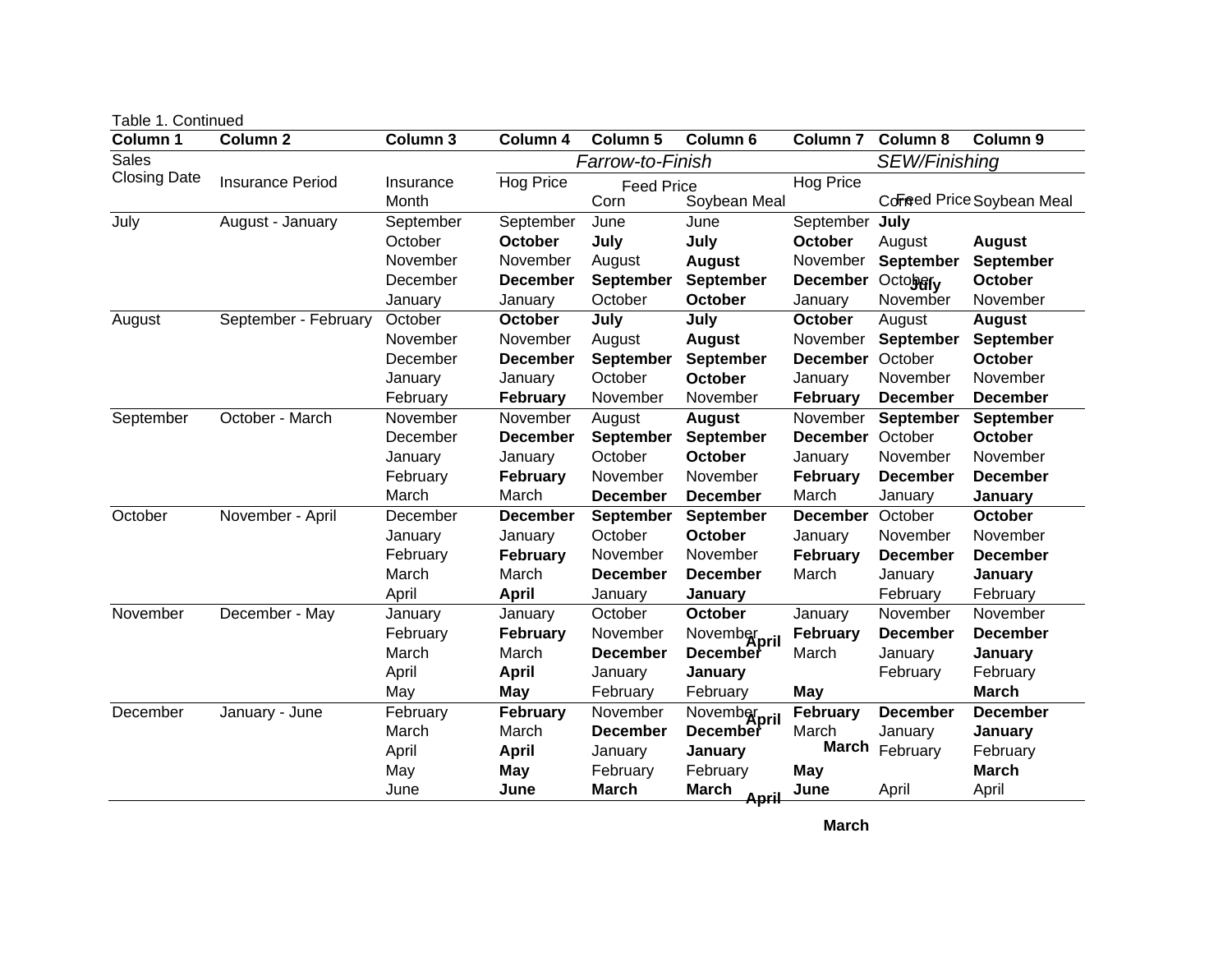Table 2. Swine Basis (\$/cwt)

| State           | January | February | March   | April   | May     | June    | July    | August   | September | October | November | December |
|-----------------|---------|----------|---------|---------|---------|---------|---------|----------|-----------|---------|----------|----------|
| Colorado        | 1.91    | 1.29     | 2.82    | 2.46    | 0.42    | 1.24    | $-0.06$ | $-1.69$  | $-1.46$   | $-1.01$ | $-0.75$  | $-0.77$  |
| <b>Illinois</b> | 0.77    | 1.24     | 2.66    | 2.84    | 0.64    | 1.35    | 0.54    | $-1.31$  | $-1.86$   | $-0.79$ | $-1.30$  | $-0.72$  |
| Indiana         | $-2.39$ | $-1.41$  | $-0.07$ | $-0.33$ | $-2.88$ | $-1.17$ | $-2.43$ | $-4.10$  | $-4.40$   | $-3.63$ | $-4.54$  | $-3.07$  |
| Iowa            | $-1.50$ | $-1.49$  | 1.71    | 1.76    | $-1.47$ | $-0.43$ | $-0.16$ | $-2.18$  | $-1.62$   | $-1.90$ | $-2.37$  | $-1.96$  |
| Kansas          | $-3.01$ | $-3.63$  | $-2.10$ | $-2.46$ | $-4.50$ | $-3.68$ | $-4.98$ | $-6.61$  | $-6.38$   | $-5.93$ | $-5.67$  | $-5.69$  |
| Michigan        | $-4.61$ | $-3.63$  | $-2.29$ | $-2.55$ | $-5.10$ | $-3.39$ | $-4.65$ | $-6.32$  | $-6.62$   | $-5.85$ | $-6.76$  | $-5.29$  |
| Minnesota       | $-2.01$ | $-0.38$  | 0.66    | $-0.03$ | $-2.47$ | $-0.89$ | $-0.32$ | $-0.01$  | $-2.22$   | $-0.30$ | $-2.38$  | $-1.58$  |
| Missouri        | $-6.63$ | $-5.55$  | $-3.75$ | $-4.16$ | $-6.71$ | $-5.92$ | $-7.49$ | $-9.04$  | $-9.54$   | $-8.95$ | $-9.86$  | $-8.85$  |
| Montana         | 2.35    | 3.19     | 4.50    | 4.09    | 2.27    | 3.17    | 2.74    | 2.45     | 0.71      | 1.68    | 1.01     | 1.56     |
| Nebraska        | 0.72    | 1.40     | 2.69    | 2.40    | $-0.50$ | 1.10    | 1.13    | 0.63     | $-0.73$   | 0.24    | $-0.81$  | $-0.20$  |
| Nevada          | $-2.89$ | $-3.51$  | $-1.98$ | $-2.34$ | $-4.38$ | $-3.56$ | $-4.86$ | $-6.49$  | $-6.26$   | $-5.81$ | $-5.55$  | $-5.57$  |
| North Dakota    | 0.55    | 1.39     | 2.70    | 2.29    | 0.47    | 1.37    | 0.94    | 0.65     | $-1.09$   | $-0.12$ | $-0.79$  | $-0.24$  |
| Ohio            | $-1.64$ | $-1.09$  | 0.76    | 0.16    | $-2.90$ | $-1.36$ | $-1.54$ | $-3.61$  | $-4.32$   | $-2.06$ | $-4.00$  | $-2.26$  |
| Oklahoma        | $-6.39$ | $-6.62$  | $-5.99$ | $-6.62$ | $-9.20$ | $-7.46$ | $-8.87$ | $-10.20$ | $-10.51$  | $-9.76$ | $-9.83$  | $-7.82$  |
| South Dakota    | 0.83    | 1.67     | 2.98    | 2.57    | 0.75    | 1.65    | 1.22    | 0.93     | $-0.81$   | 0.16    | $-0.51$  | 0.04     |
| Texas           | $-4.89$ | $-5.12$  | $-4.49$ | $-5.12$ | $-7.70$ | $-5.96$ | $-7.37$ | $-8.70$  | $-9.01$   | $-8.26$ | $-8.33$  | $-6.32$  |
| Utah            | 4.09    | 3.47     | 5.00    | 4.64    | 2.60    | 3.42    | 2.12    | 0.49     | 0.72      | 1.17    | 1.43     | 1.41     |
| West Virginia   | $-1.32$ | $-0.77$  | 1.08    | 0.48    | $-2.58$ | $-1.04$ | $-1.22$ | $-3.29$  | $-4.00$   | $-1.74$ | $-3.68$  | $-1.94$  |
| Wisconsin       | $-4.83$ | $-3.20$  | $-2.16$ | $-2.85$ | $-5.29$ | $-3.71$ | $-3.14$ | $-2.83$  | $-5.04$   | $-3.12$ | $-5.20$  | $-4.40$  |
| Wyoming         | $-2.84$ | $-2.16$  | $-0.87$ | $-1.16$ | $-4.06$ | $-2.46$ | $-2.43$ | $-2.93$  | $-4.29$   | $-3.32$ | $-4.37$  | $-3.76$  |